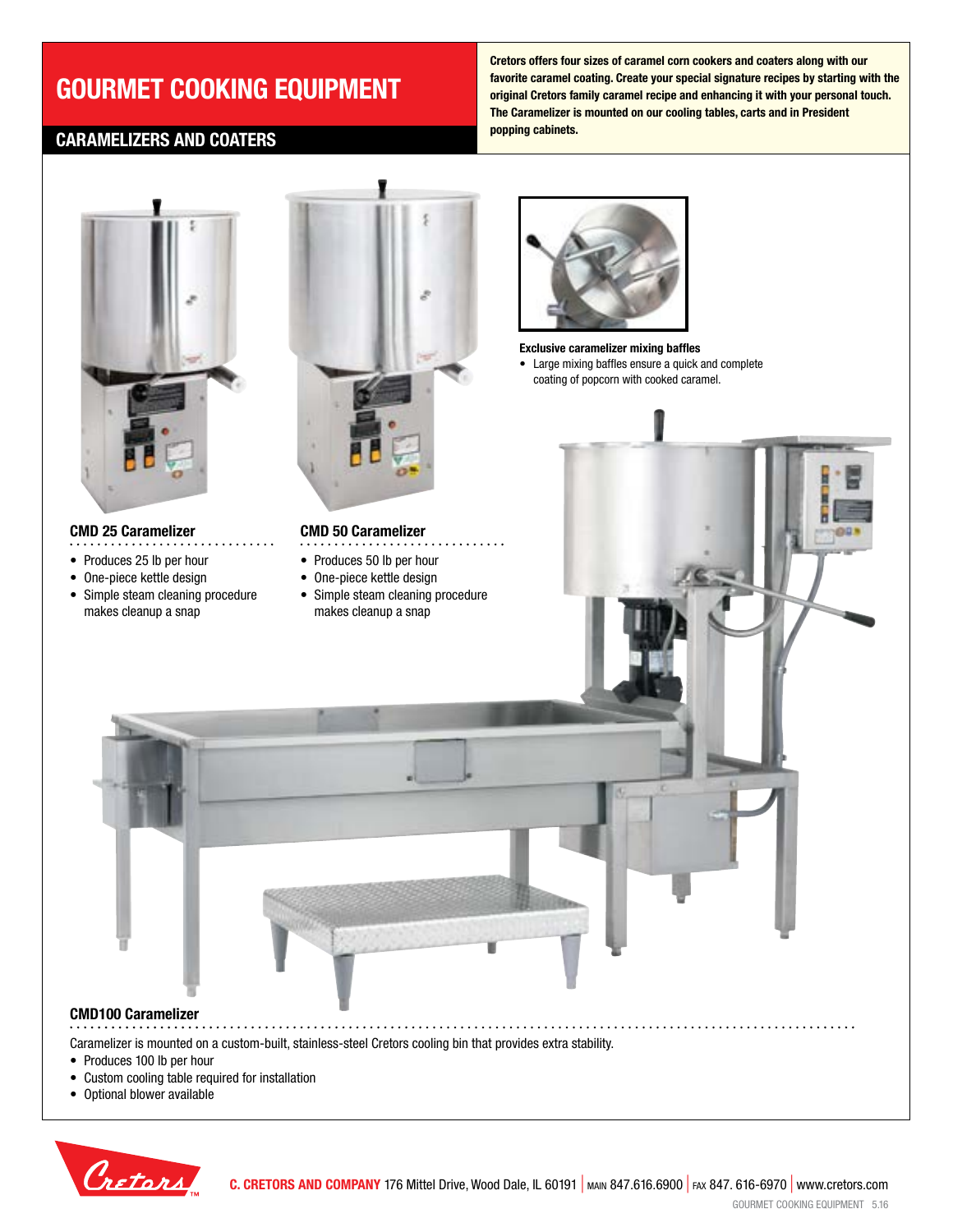#### **25 lb Cooker and Coater (CMD25) on 6 ft Twin Knock Down Table with 32 oz Giant Popper** . . . . . . . . .

- Stainless-steel welded table
- Locking casters
- Shown with corn chute and raw corn bin

**Our Caramelizers are designed to work with our Cretors 3.5, 4.5, 6 and 6 ft Twin Knock Down Tables or our 6 ft Twin President Cabinet to give you ideal popcorn and caramel corn production. Incorporate a Giant Pedestal popper or 12 oz Hot Air Poppi for a complete caramel corn popping plant.**

#### **CMD25 on Giant Cooling Bin with fan** . . . . . . . . . . . ..

- Standard cooling fan comes with disposable filters
- Upgrade to washable aluminum mesh filters
- Add a Giant Pedestal Popper
- Ideal for producing caramel corn and other candy-coated popcorn

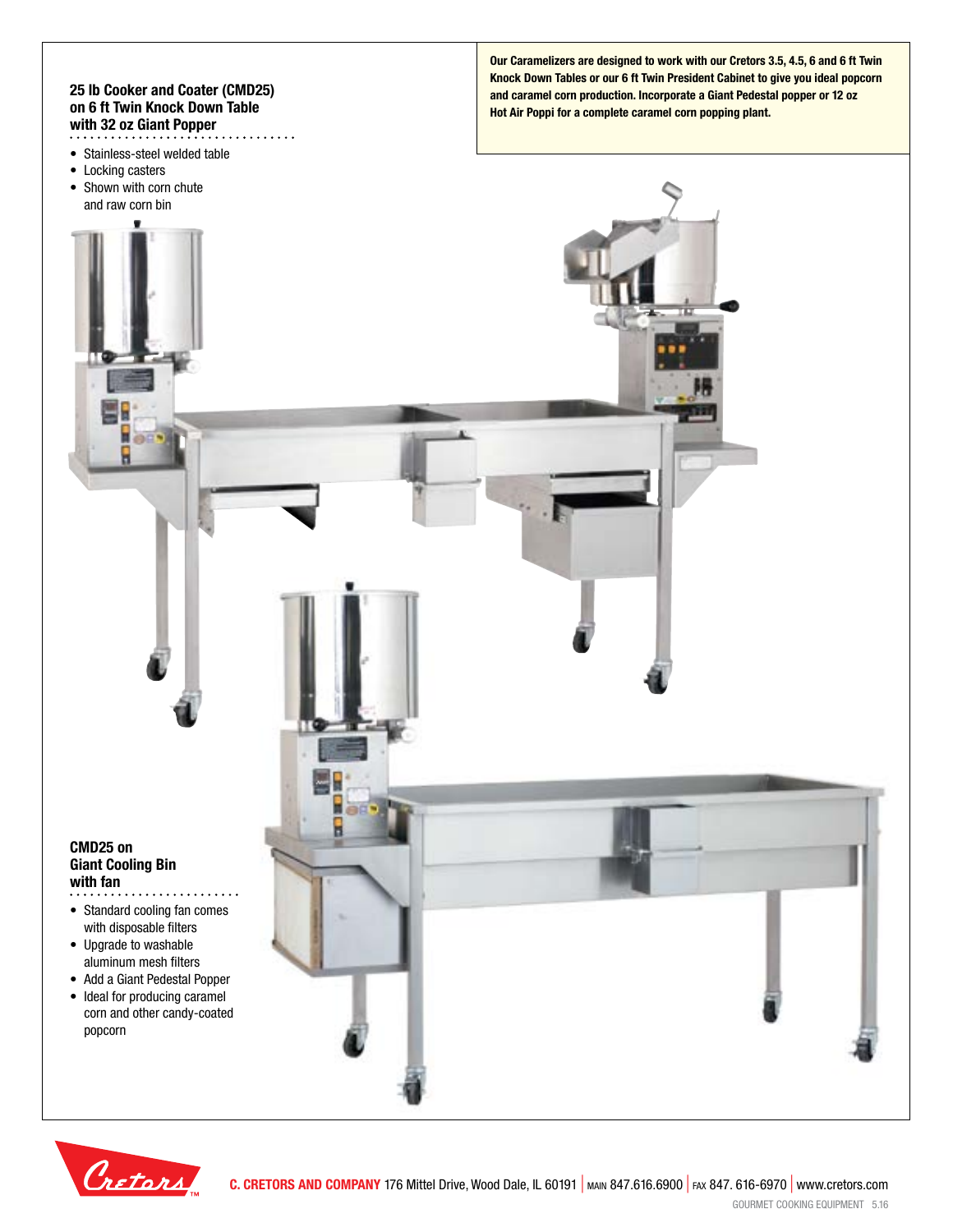**Double Feature Popping/Coating Blades**



## **Receiving Tray**

This stainless-steel bin with lift-up scrap screen completes the Double Feature popping and coating system. Designed for use on a countertop, the bin combined with the Double Feature popper and coater provides small batch caramel corn production virtually anywhere with no assembly required. The optional corn chute with a removable sliding divider is designed to manually push fresh caramel corn through the chute into a bulk storage container located beside the counter or table.

### **Double Feature 12 oz dual Caramelizer and Popper**

At Cretors, we never stop innovating. That's why we created the first popper and caramelizer machine in one. The Double Feature is the perfect choice for the customer who wants to try popcorn and caramel corn production without investing in two machines. Constructed of heavy stainless steel, with easy one-hand, tilt-to-dump action, the Double Feature is capable of producing 12.5 lb of candied popcorn per hour.

- Pop and dump several batches of popcorn in the kettle
- Heat and cook caramel coating
- Add 12 oz of popcorn to the caramel mixture
- When popcorn is completely coated, simply dump out the batch of fresh caramel corn to cool
- Can also be used as a coater for mixing cheese corn
- Steam clean for easy cleanup
- Patent pending design



### **Coater Mixer Tumbler**

Release your inner chef by creating your own flavors quickly and easily with our Coater Mixer Tumbler. Ideal for nuts or popcorn, every piece is evenly coated with your choice of either sweet or savory coatings. The aluminum bowl easily lifts off rubber rollers and can be washed in the sink for easy cleanup.

- One-switch operation
- Powder or liquid coating can be used
- Additional blades available for coarser mixtures
- Available in heavy-duty version for high production

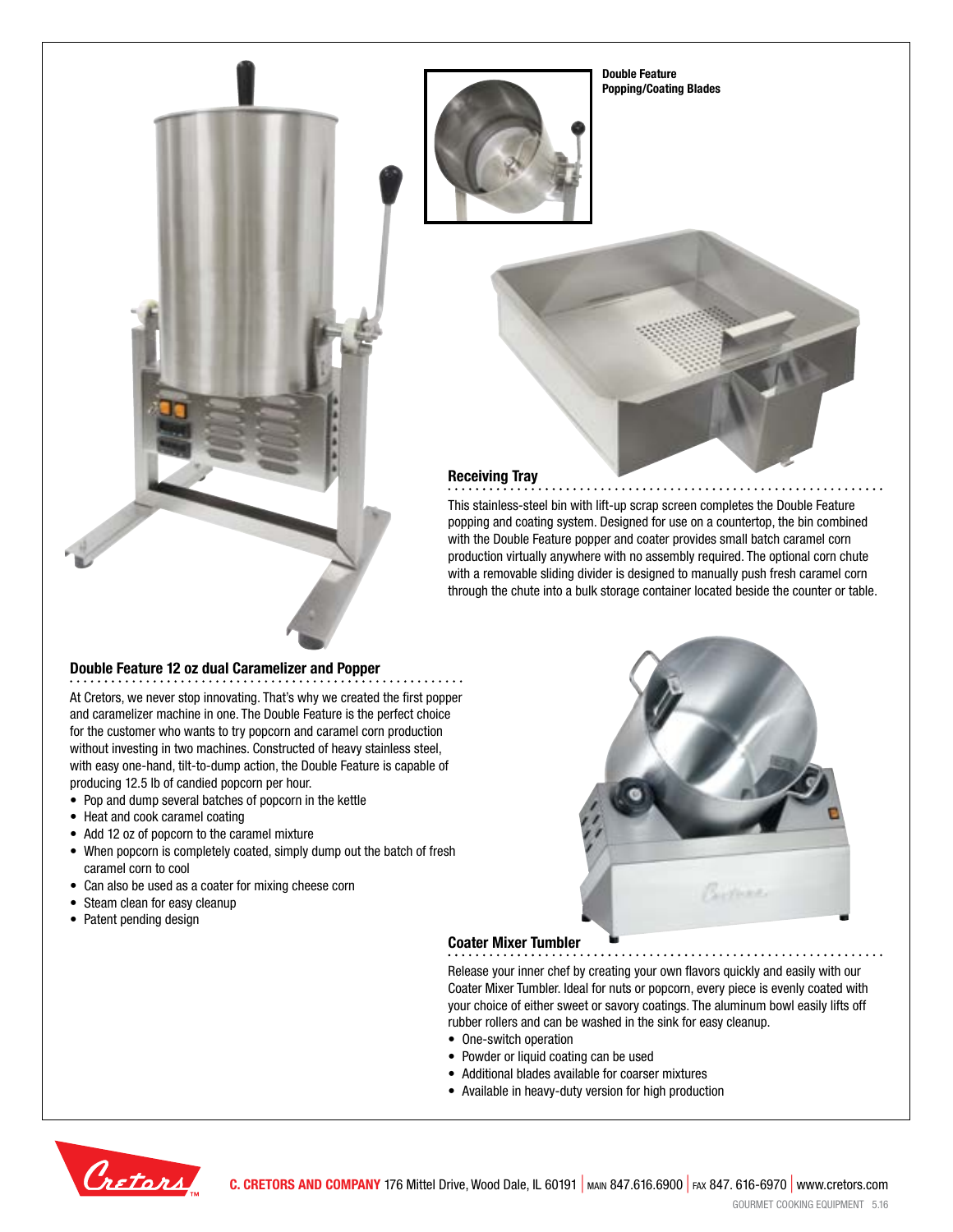

### **Countertop Cheese Warmer**

Gently warm and hold cheese at safe serving temperatures. Ideal for concession stands and gourmet shops, these warmers come in 7 and 11 qt sizes to suit any food service operation's needs. These round warmers have a sleek, narrow cylinder design to save space on your countertops.

- Heavy duty stainless-steel well
- No drip rim keeps serving area clean
- Coiled tubular heating element
- Adjustable thermostat controls with low, medium and high settings up to 212 degrees Fahrenheit

**Twin Double Feature and Poppi on a 6 ft Twin table**



## **Cooling Cart with Removable Bin**

Stainless-steel design with removable food grade plastic bin.

• Provides easy finished product transport

#### **Vented Giant and CMD 25 on 6 ft Twin Table with Optional Blower**

- Vented filtration system extracts grease and oil emissions from the air during production
- Shown with Bag-in-Box single-shelf oil pump and warmer
- "Daisy Chain" allows for the use of two different types of oils by switching the valve. Clear oil for sugar corn and regular yellow oil for salted corn.
- Shown with optional cooling fan with disposable filter

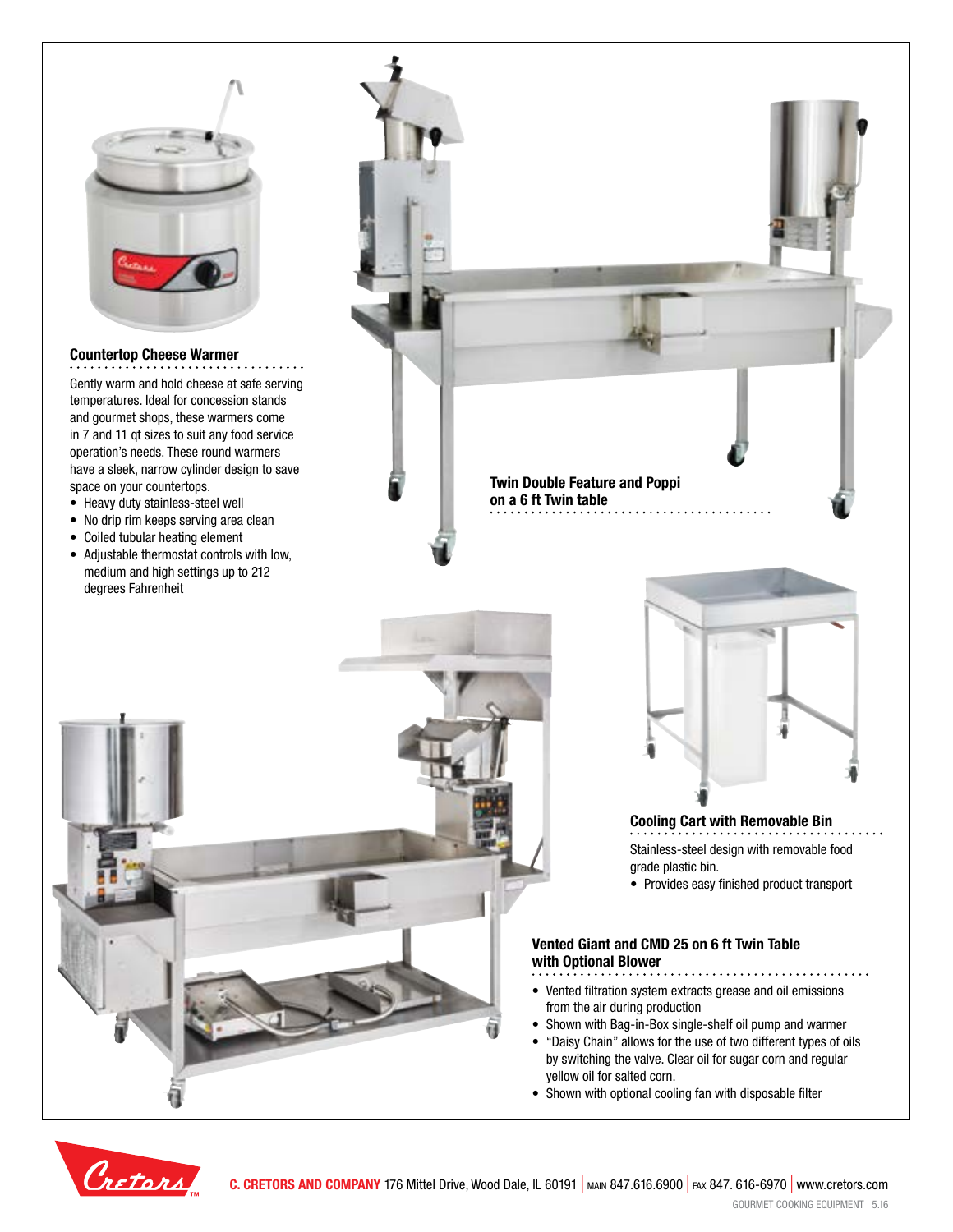## **ELECTRIC GIANT – PEDESTAL STYLE POPPERS**

It's not just how much corn you pop, it's how well you pop it. That's the philosophy behind our high-volume Giant Poppers, which let you pop anywhere from a small amount to a mountain of popcorn. These Cretors poppers are designed as compatible components in your production system. Designed to operate efficiently behind the scenes or up front, they're ideal for theaters, shopping malls, stadiums and arenas.

Our Giant Poppers are designed to work with three distinct cabinet configurations: Open Top President, Enclosed Top President, and President without top. The poppers can be built directly into custom millwork and are available in gas or electric power.



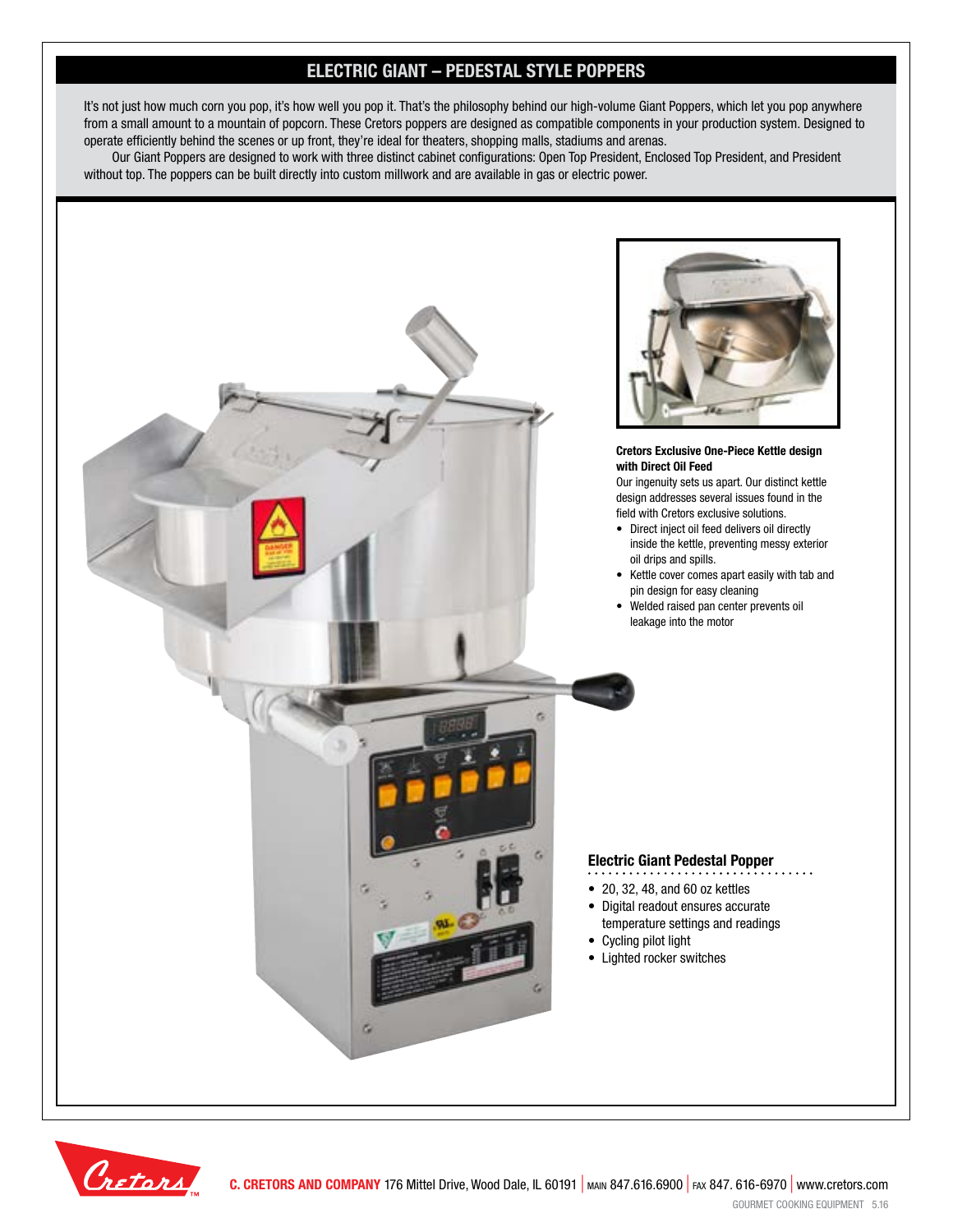## **CMD 25 AND CMD 50 KEY FEATURES**

- **• Combination cooker and mixer prepares a variety of caramel coatings**
- **• Stainless-steel mixing bowl, agitator blade and pedestal**
- **• Exclusive large mixing baffles improve coating process and efficiency**
- **• Adjustable digital temperature controller provides precise temperature settings and measures actual product temperature**
- **• Audio alarm signals when temperature is reached**
- **• Install on a knock down table along with a Giant popper or Poppi to create a custom popping plant**

## **GIANT PEDESTAL POPPER KEY FEATURES**

- **• One-piece kettle design**
- **• Direct oil feed** (60 oz only)
- **• Direct drive motor**
- **• Stainless-steel pedestal**
- **• Digital temperature controller** (60 oz only)
- **• Controls located on pedestal for efficient operation**
- **• Available in either left hand or right hand dump**

## **OPTIONS**

- **• Giant Cooling BIn with Fan speeds up the cooling cycle by forcing air up through the finished product. Product is cooled and ready to be bagged more efficiently.**
- **• Caramelizer timer** (available for CMD25 and CMD50 units)

### **Patented One-Pop control/One-Pop control with cycle counter**

- This patented safety feature will bring you peace of mind! It not only saves energy, but it reduces the chances of a grease fire in your home theatre, grocery store, car dealer, hotel or anywhere else you pop. It's the safest machine on the market. With the push of a button the kettle will heat, pop a batch of corn, and turn itself off after one popping cycle, not allowing an unattended kettle of popped corn to catch fire if forgotten.
- Counter option will count the number of popping cycles the popper has performed, ideal when the number of popping cycles needs to be recorded. It's perfect for profit-sharing programs or calculating corn usage.

### **Salt/sugar switch**

With a single switch, change between the higher temperature of salted corn production and the lower temperature needed for sugar corn, kettle or glazed popcorn production. Amount of oil dispensed is also automatically adjusted.

#### **Stainless-steel kettle**

- • Stainless-steel durability is built directly into the kettle and will never rust.
- Stainless steel is superior to other surfaces and is not damaged by carbon remover or kettle cleaner.
- It provides improved heat transfer technology, which evenly heats the bottom of the kettle and creates a more uniform popping surface temperature that heats up quickly to maximize corn expansion.
- **• Salt/sugar switch**
- **• Patented One-Pop**
- **• Patented One-Pop with cycle counter**

### **Patented One-Pop Control**



**Salt/sugar Switch**

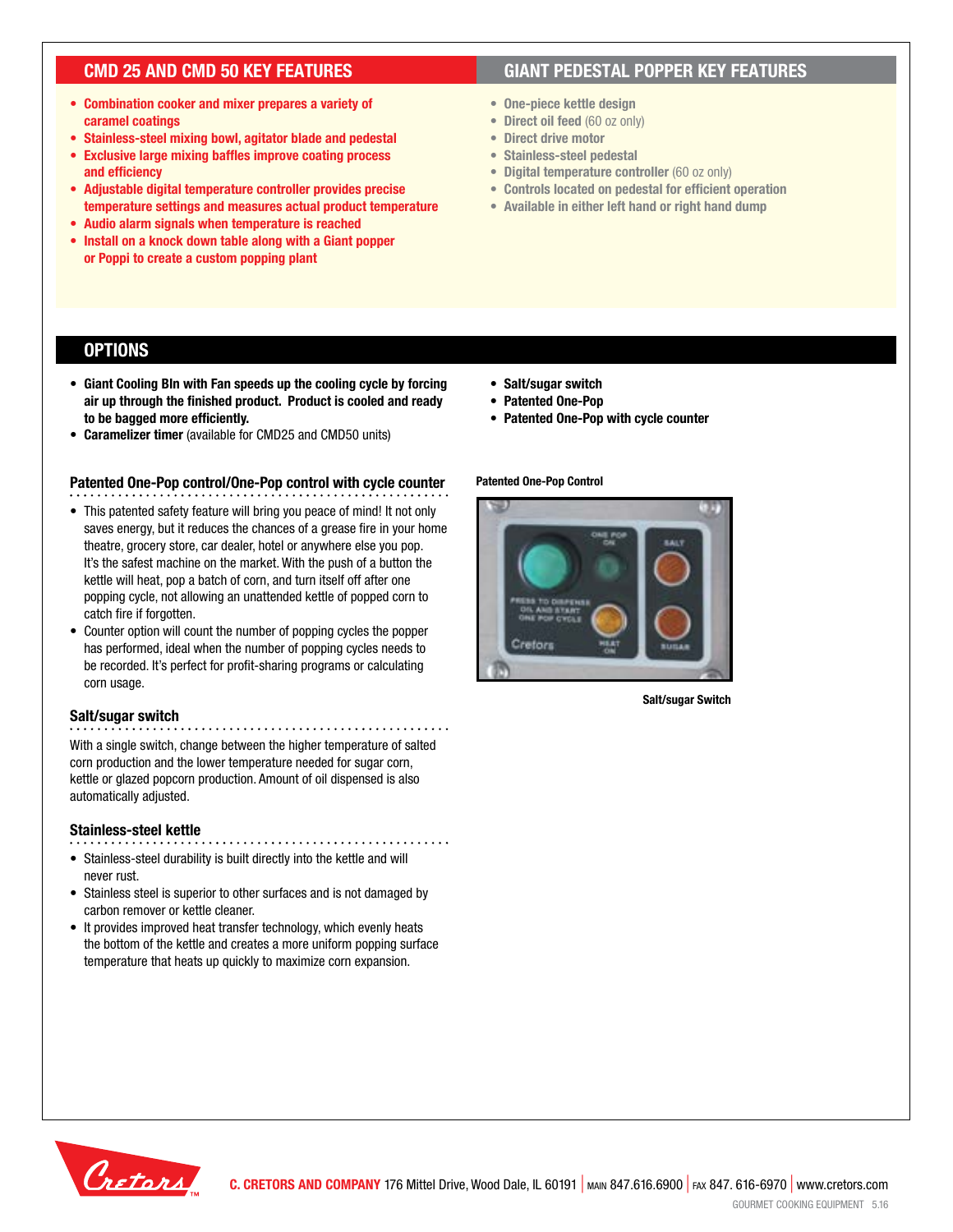## **OIL PUMPS, HEATERS AND WARMERS**

The stainless-steel design of our oil pumps, heaters and warmers make them simple to use. Cretors offers three styles of oil pumps: The Bag-in-Box (BIB) Oil Pump, the Self Contained Automatic Bucket Pump and the Box Pump. Ideal for movie theaters, concession stands, restaurants, gourmet popcorn stores, and self-serve applications.



### **The Original Automatic Bag-in-Box (BIB) Oil Pump**

Cretors first brought this innovation to concession stands based on a customer request for a pump that was easier to use and keep clean. The robust gear pump will ensure extended-term pump life.

- Heated shelf holds and warms two 35 lb boxes of popping oil
- Electronic timer provides accurate portion control when used in a popcorn machine.
- Heated oil tubes available for coconut oil
- Front or rear oil line (optional)
- Remote control switch
- Cabinet heater blower for use with coconut oil (optional)



### **Bag-in-Box (BIB) Short Oil Pump**

This single-shelf pump is perfect for situations when the double-shelf BIB Oil Pump is not practical due to space limitations.

• Heated shelf holds and warms one 35 lb box of popping oil

**• Self-Contained Bucket Pump** for use with Profiteer and T-3000 Plus models **• Automatic Bucket Pump** for use with all large poppers that are electrically

• Automatic portion control heats, measures

• Rugged cast aluminum heating element • Electronic 30-minute heat timer

**50 lb Bucket Pumps**

wired for a pump

• Use with 50 lb oil pail

and delivers oil to kettle.



### **Box Pump**

A self-contained BIB oil pump with independent power cord provides compact oil delivery. This pump automatically delivers the proper amount of oil to the kettle with the push of a button. Magnets allow the pump to be placed anywhere in the machine. For liquid oils only.



## **Bag-in-Box (BIB) Backroom Warmer**

Melting and maintaining popping oil at the proper temperature takes time. The BIB Backroom Warmer stores and liquefies four standard sized boxes on heated shelf decks, ensuring you have the popping oil you need when you need it.

- Holds and warms four 35 lb boxes of oil
- Heated shelf decks melt and maintain product for immediate use
- Can be used to heat other BIB items, such as cheese or topping
- Two-shelf warmer also available



### **Heated Oil Pail Step**

The Oil Pail Step makes it easy to slide a 50 lb pail of coconut oil into the base of your Cretors popcorn machine without spillage. Our step features a passive low-wattage heater to liquefy your reserve pail of coconut oil for an easy switch over to a fresh pail when needed.



Hot Rod is the fastest, most economical way to melt solidified coconut oil in a pail. Rugged construction allows it to be forced into cold, hard oil. Insert the heating element directly into a pail of coconut oil, plug in and allow the heat to gently melt the oil for popper use.

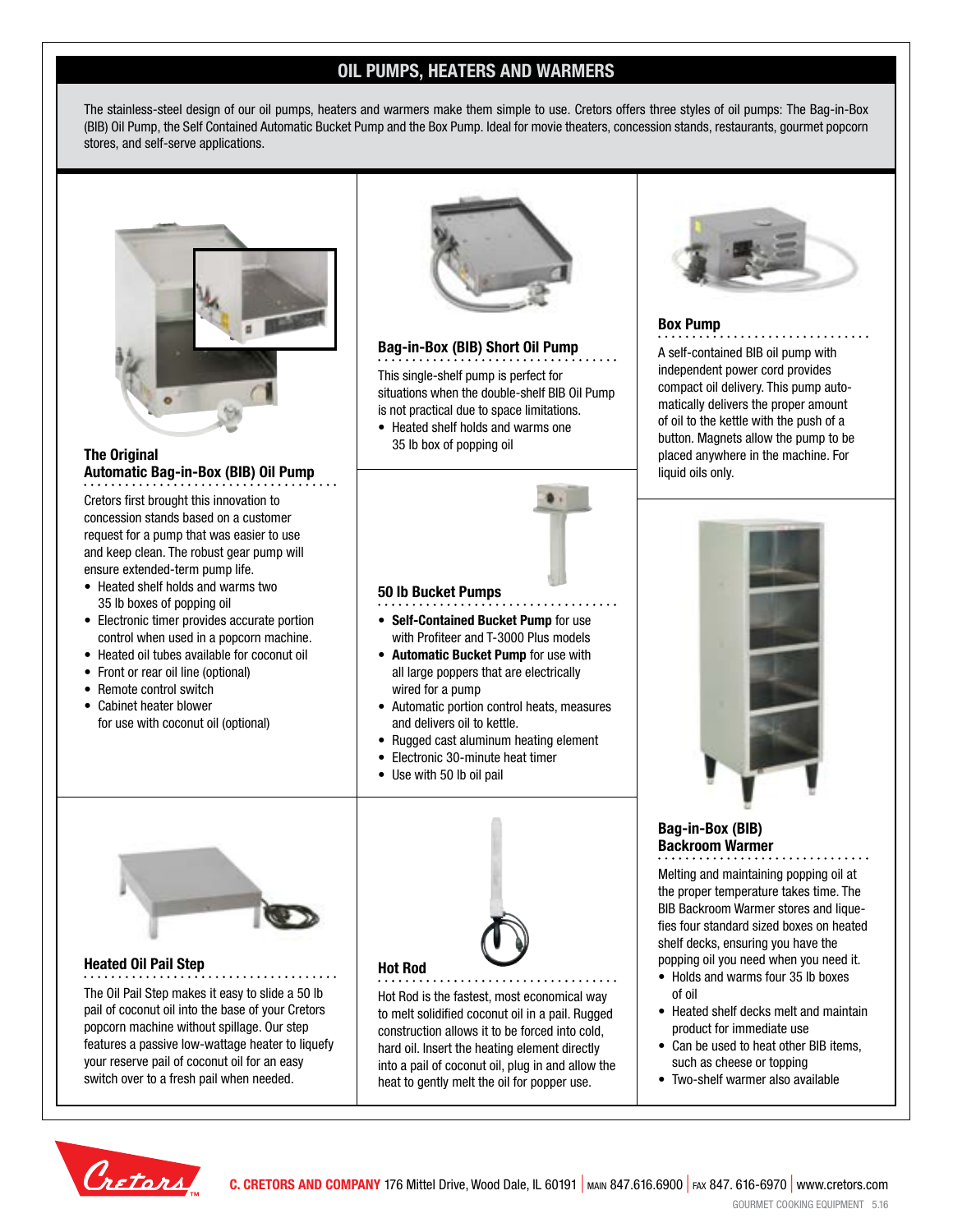## **POPPING SUPPLIES**



### **Butterfly Popcorn**

- 50 lb bag
- Good for theaters
- PART #14228



**Mushroom Popcorn**

- 50 lb bag
- Good for caramel corn
- PART #14227



**Portion Pack available in 6 oz, 8 oz, 12 oz**

- 6 oz PK 36 PART #9820
- 8 oz PK 24 PART #9827
- 12 oz PK 28 PART #9830
- 50 lb Bulk Box • PART #18778-BULK

**Gourmet Salt** • Butter flavored

• PART #97940

• Part #9795

**Maize Glaze**

• 2 lb bag, 12 bags per case

.tors

Salt for Popcorn

Also available in 50 lb bulk box



### **Eco Bags**

- • 1½ oz PK 1000 PART #12964
- 2½ oz PK 500 PART #12967
- 4 oz PK 500 PART #12968
- 5 oz PK 500 PART #12969

## **Support Our Troops Bag**<br> **Support Our Troops Bag**<br> **Example 2018**



- 2½ oz PK500
- PART #12967-USA

![](_page_7_Picture_27.jpeg)

![](_page_7_Picture_28.jpeg)

![](_page_7_Picture_29.jpeg)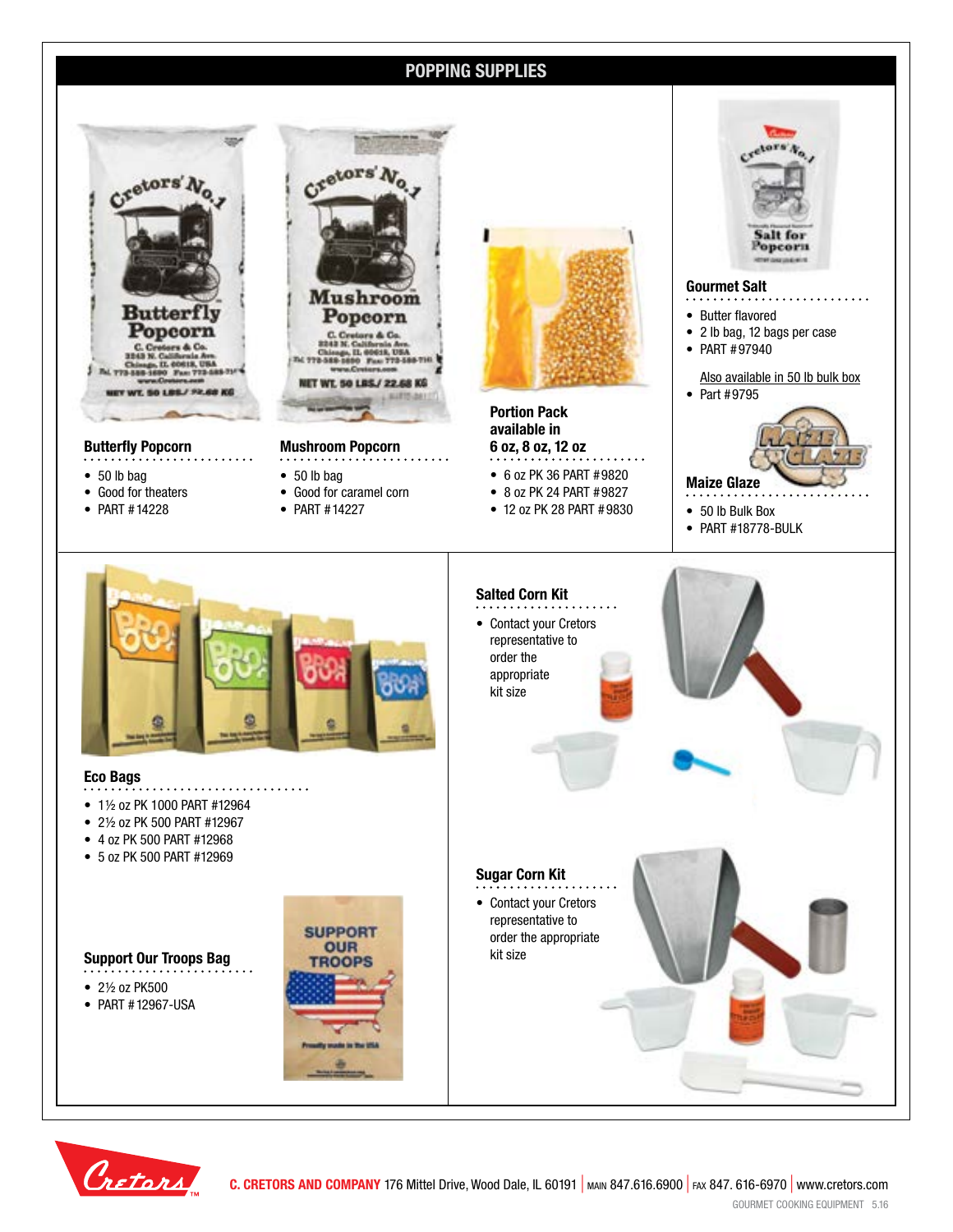![](_page_8_Picture_0.jpeg)

![](_page_8_Picture_1.jpeg)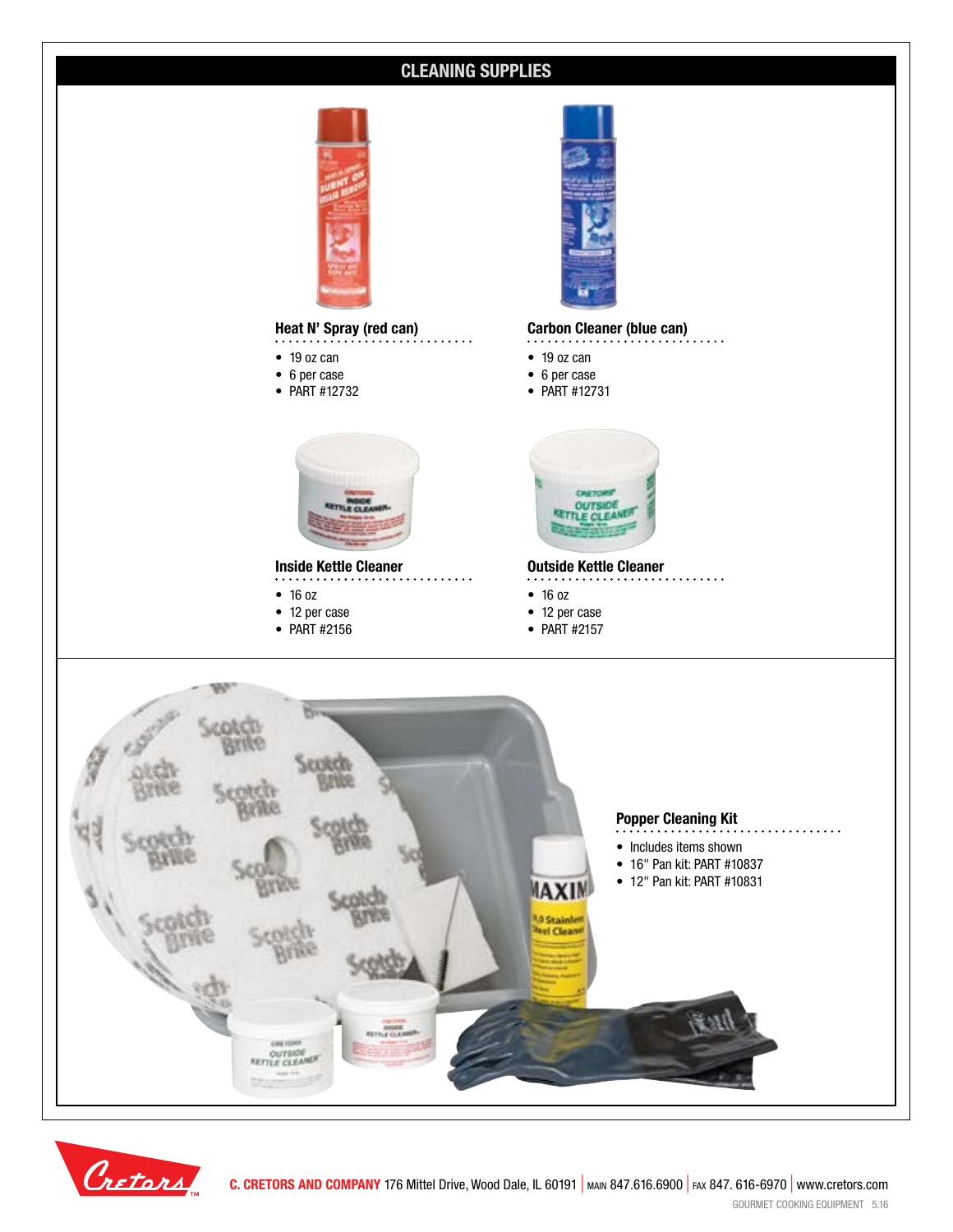## **COATING SUPPLIES**

![](_page_9_Picture_1.jpeg)

### **Caramel Mix**

- . . . . . . . . . . . . . .
- 42 oz bag, 12 per case
- Cretors family recipe
- PART #9800

![](_page_9_Picture_7.jpeg)

#### **Neutral Glaze Mix**

- 42 oz bag, 12 per case
- Add any flavor to create signature recipe
- PART #9801

![](_page_9_Picture_12.jpeg)

### **Non-Stick**

• One gallon jug, 4 per case

. . . . . . . . . . . . . . .

- Use with caramel corn
- to prevent stickiness
- PART #9803

![](_page_9_Picture_18.jpeg)

## CHICAGO STYLE CHEESE CORN PASTE

#### **Cheese Paste, Cheddar**

- . . . . . . . . .
- 30 lb pail
- PART #16906

![](_page_9_Picture_24.jpeg)

## WHITE CHEDDAR CHEESE CORN PASTE

 $\ldots$  . . .

#### **Cheese Paste, White Cheddar**

- 30 lb pail
- PART #16906-WH

![](_page_9_Picture_29.jpeg)

### **Cretors Crunch**

• Contact your Cretors representative for more informaiton

. . . . . . . . . . . . . . . . .

![](_page_9_Picture_32.jpeg)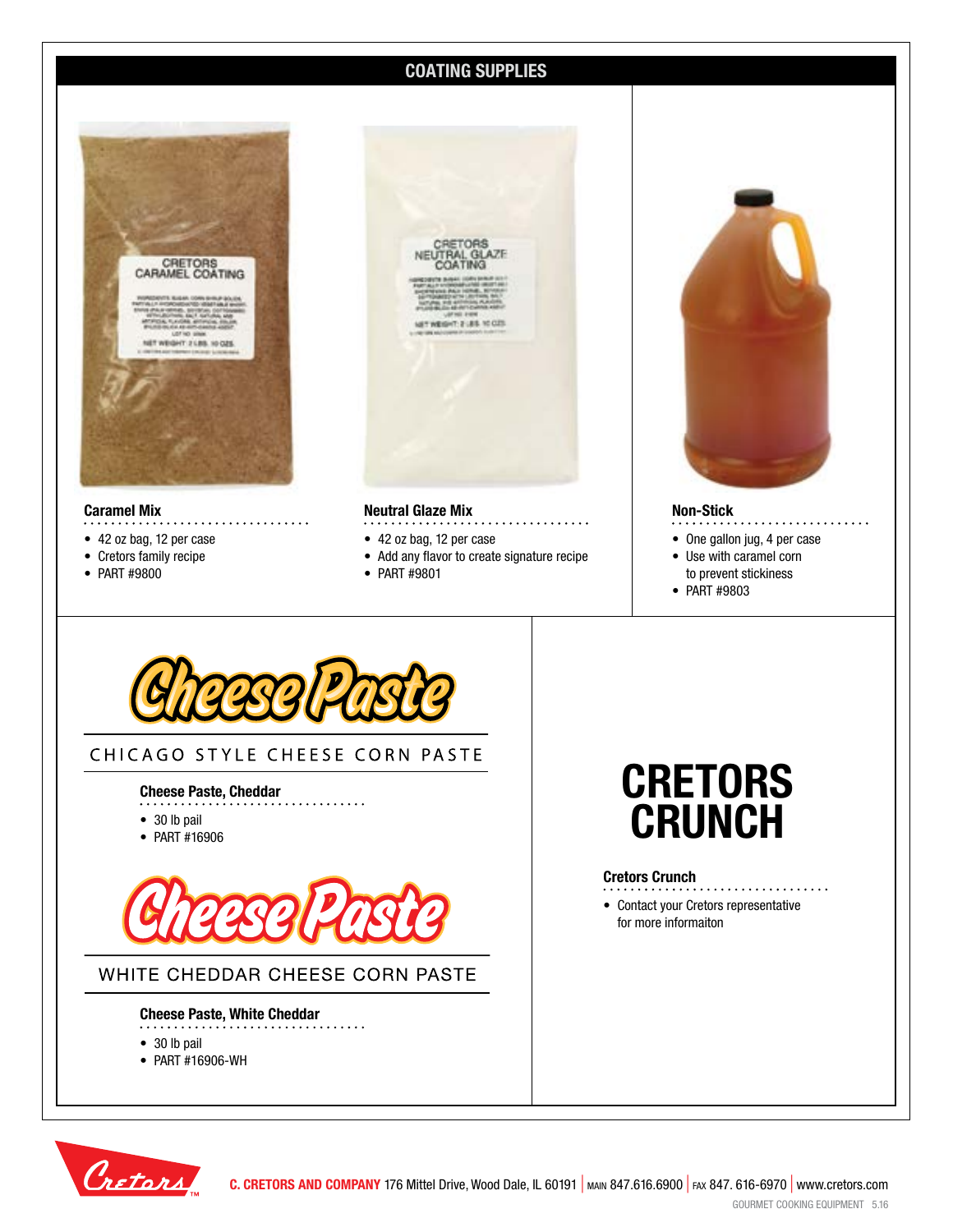| <b>GOURMET COOKING EQUIPMENT NORTH AMERICA</b>                                      |                            |                                      |              |                                            |                          |                                  |               |                |                |                              |                |               |
|-------------------------------------------------------------------------------------|----------------------------|--------------------------------------|--------------|--------------------------------------------|--------------------------|----------------------------------|---------------|----------------|----------------|------------------------------|----------------|---------------|
|                                                                                     |                            | <b>ELECTRICAL</b>                    |              | <b>MACHINE DIMENSIONS</b><br><b>INCHES</b> |                          | SHIP DIMENSIONS<br><b>INCHES</b> |               |                |                | <b>SHIP</b><br><b>WEIGHT</b> |                |               |
| <b>MACHINE</b>                                                                      | <b>KETTLE</b>              | <b>VOLTAGE</b>                       | <b>WATTS</b> | <b>NEMA</b>                                | <b>LENGTH</b>            | <b>WIDTH</b>                     | <b>HEIGHT</b> |                | <b>LENGTH</b>  | <b>WIDTH</b>                 | <b>HEIGHT</b>  | $\mathsf{lb}$ |
| Double Feature<br>12 oz dual Caramelizer and Popper                                 | 12 oz                      | 120V/50/60HZ<br>Canada: 115V/50/60Hz | 1350<br>1392 | $5 - 15$                                   | 19.00                    | 17.00                            | 33.50         |                | 23.00          | 21.00                        | 36.00          |               |
| <b>Receiving Tray</b>                                                               | $\overline{\phantom{a}}$   |                                      |              | $\overline{a}$                             | 26.00                    | 26.00                            | 7.00          |                | 30.00          | 30.00                        | 10.00          | $\bullet$     |
| <b>CMD25 Caramelizer</b>                                                            | $\overline{a}$             | 120/208-120/240V60HZ                 | 3000         | $L14-30$                                   | 21.00                    | 16.00                            | 28.00         |                | 25.00          | 28.00                        | 35.00          | 115           |
| <b>CMD25 Caramelizer</b><br>on 6' Knock Down Table                                  |                            | 120/208-120/240V60HZ                 | 3000         | $L14-30$                                   | 33.50                    | 71.00                            | 60.00         |                | 39.00          | 87.00                        | 66.00          | 385           |
| <b>CMD25 Caramelizer</b><br>on 6' Cooling Table with Fan                            |                            | 120/208-120/240V60HZ                 | 3140         | L <sub>14</sub> -30                        | 33.50                    | 71.00                            | 60.00         |                | 39.00          | 87.00                        | 66.00          | 385           |
| <b>CMD25 Twin Caramelizer</b><br>on 6' Twin Knock Down Table                        |                            | 120/208-120/240V60HZ                 | 6000         | $L14-30$                                   | 33.50                    | 83.50                            | 62.50         |                | 37.00          | 87.00                        | 66.00          | 575           |
| <b>CMD25 Twin Caramelizer</b><br>on 6' Twin Cooling Table with Fan                  |                            | 120/208-120/240V60HZ                 | 6140         | $L14-30$                                   | 33.50                    | 83.50                            | 62.50         |                | 37.00          | 87.00                        | 66.00          | 575           |
| CMD25* Caramelizer and 32 oz Giant<br>on 6' Twin Knock Down Table                   | CMD <sub>25</sub><br>32 oz | 120/208-120/240V60HZ                 | 3000<br>5200 | $L14-30$<br>$14 - 50$                      | 33.50                    | 83.50                            | 62.50         |                | 37.00          | 87.00                        | 66.00          | 550           |
| CMD25* Caramelizer and 32oz Giant<br>on 6' Twin Cooling Table with Fan              | CMD <sub>25</sub><br>32 oz | 120/208-120/240V60HZ                 | 3140<br>5200 | $L14-30$<br>14-50                          | 33.50                    | 83.50                            | 62.50         |                | 37.00          | 87.00                        | 66.00          | 500           |
| CMD25* Caramelizer and 48 oz Giant<br>on 6' Twin Knock Down Table                   | CMD <sub>25</sub><br>48 oz | 120/208-120/240V60HZ                 | 3000<br>6800 | $L14-30$<br>14-50                          | 33.50                    | 83.50                            | 65.00         |                | 37.00          | 87.00                        | 66.00          | 500           |
| CMD25* Caramelizer and 48 oz Giant<br>on 6' Twin Cooling Table with Fan             | CMD <sub>25</sub><br>48 oz | 120/208-120/240V60HZ                 | 3140<br>6800 | $L14-30$<br>14-50                          | 33.00                    | 83.00                            | 65.00         |                | 37.00          | 87.00                        | 66.00          | 550           |
| CMD25* Caramelizer and 60 oz Giant<br>on 6' Twin Cooling Table                      | CMD <sub>25</sub><br>60 oz | 120/208-120/240V60HZ                 | 3000<br>6800 | $L14-30$<br>$14 - 50$                      | 33.00                    | 83.00                            | 66.00         |                | 37.00          | 87.00                        | 66.00          | 550           |
| CMD25* Caramelizer and 60 oz Giant<br>on 6' Twin Cooling Table with Fan             | CMD <sub>25</sub><br>60 oz | 120/208-120/240V60HZ                 | 3140<br>6800 | $L14-30$<br>14-50                          | 33.00                    | 83.00                            | 66.00         |                | 37.00          | 87.00                        | 66.00          | 550           |
| <b>CMD50 Caramelizer</b>                                                            |                            | 120/208-120/240V60HZ                 | 3500         | $L14-30$                                   | 24.00                    | 19.50                            | 31.00         | Box 1<br>Box 2 | 28.00<br>13.00 | 25.00<br>13.00               | 35.00<br>13.00 | 125<br>5      |
| <b>CMD50 Twin Caramelizer</b><br>on 6' Cooling Table with Fan                       |                            | 120/208-120/240V60HZ                 | 3640<br>3500 | $L14-30$<br>L <sub>14</sub> -30            | 33.00                    | 71.75                            | 59.50         |                | 37.00          | 87.00                        | 66.00          | 575           |
| CMD100 Caramelizer (5' tall frame)                                                  |                            | 120/208-120/240V60HZ                 | 8200         | $14 - 50$                                  | 33.00                    | 42.00                            | 67.00         |                | 39.00          | 60.00                        | 71.00          | 578           |
| <b>CMD100 Caramelizer on Cooling Table</b><br>(6' table attaches to frame) with fan | $\blacksquare$             | 120/208-120/240V60HZ                 | 8520         | $L14-50$                                   | 35.00                    | 97.00                            | 65.00         |                | 39.00          | 60.00                        | 70.00          | 578           |
| Coater Mixer Tumbler - Commercial                                                   |                            | 120/208-120/240V60HZ                 | 325          | $5 - 15$                                   | 25.00                    | 26.00                            | 30.00         | Box 1<br>Box 2 | 19.00<br>22.00 | 24.00<br>22.00               | 32.00<br>20.00 | 40<br>16      |
| Coater Mixer Tumbler - Retail                                                       | $\sim$                     | 120/208-120/240V60HZ                 | 163          | $5 - 15$                                   | 25.00                    | 26.00                            | 30.00         | Box 1<br>Box 2 | 19.00<br>22.00 | 24.00<br>22.00               | 32.00<br>20.00 | 40<br>16      |
| Cooling Cart with Removeable Bin                                                    | $\overline{\phantom{a}}$   |                                      |              |                                            | 15.00                    | 26.00                            | 21.00         |                | 20.00          | 30.00                        | 24.00          | 30            |
| 7 qt Countertop Cheese Warmer                                                       | 7 qt                       | 120V/60HZ                            | 550          | $5 - 15$                                   | ÷,                       | 12.00                            | 9.75          |                | $\bullet$      | ٠                            | $\bullet$      | $\bullet$     |
| 11 gt Countertop Cheese Warmer                                                      | $11$ qt                    | 120V/60HZ                            | 750          | $5 - 15$                                   | $\overline{\phantom{m}}$ | 13.75                            | 9.75          |                | $\bullet$      | $\bullet$                    | $\bullet$      |               |

\* Also available with CMD50 in place of CMD25. For CMD50 option, add 500 watts to listed CMD25 wattage

• Contact Cretors for details

![](_page_10_Picture_4.jpeg)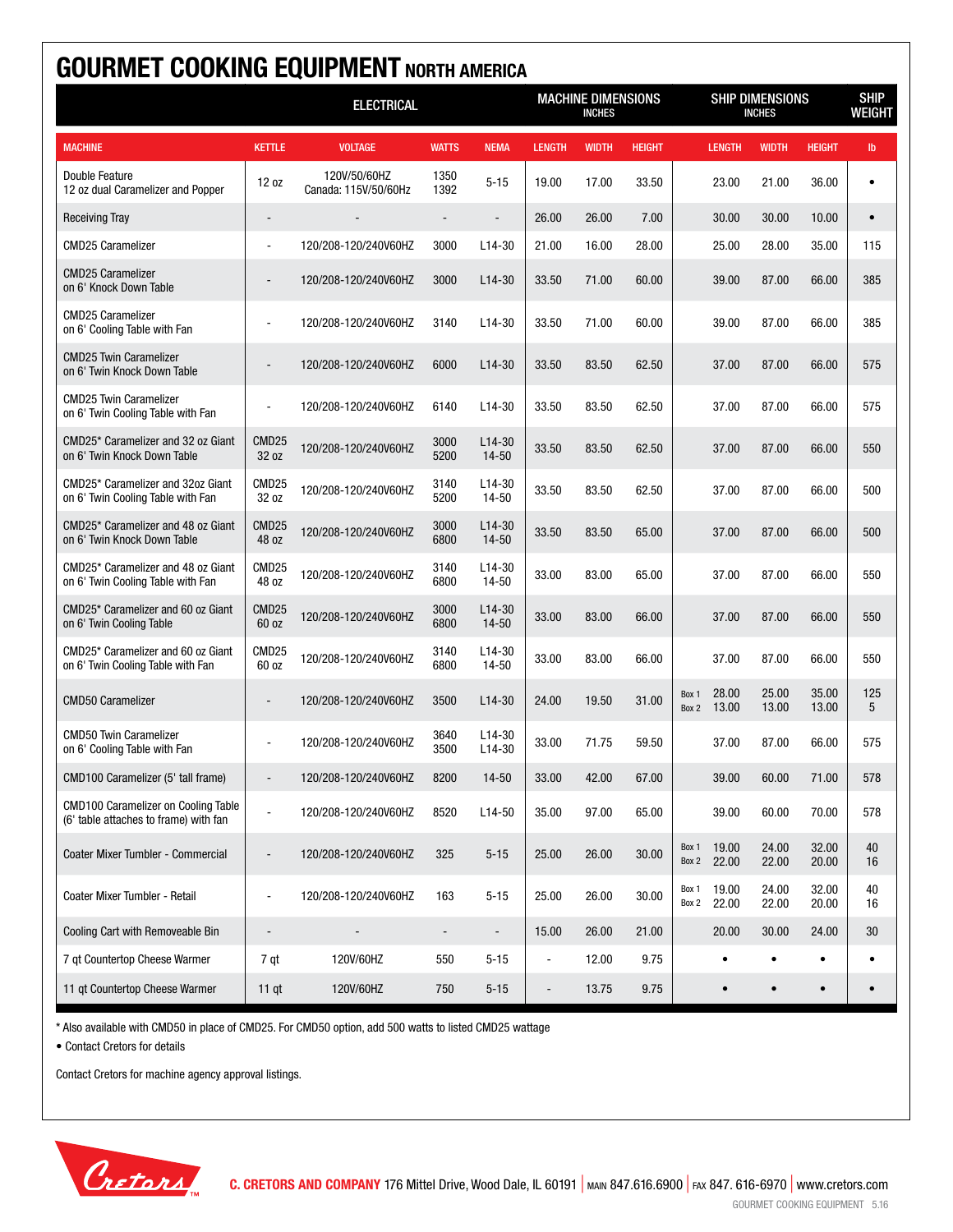| OIL PUMPS, HEATERS AND WARMERS NORTH AMERICA                       |                   |              |             |                          |                                            |              |               |                                         |              |               |                              |  |
|--------------------------------------------------------------------|-------------------|--------------|-------------|--------------------------|--------------------------------------------|--------------|---------------|-----------------------------------------|--------------|---------------|------------------------------|--|
|                                                                    | <b>ELECTRICAL</b> |              |             |                          | <b>MACHINE DIMENSIONS</b><br><b>INCHES</b> |              |               | <b>SHIP DIMENSIONS</b><br><b>INCHES</b> |              |               | <b>SHIP</b><br><b>WEIGHT</b> |  |
| <b>MACHINE</b>                                                     | <b>VOLTAGE</b>    | <b>WATTS</b> | <b>AMPS</b> | <b>NEMA</b>              | <b>LENGTH</b>                              | <b>WIDTH</b> | <b>HEIGHT</b> | <b>LENGTH</b>                           | <b>WIDTH</b> | <b>HEIGHT</b> | $\mathbf{I}$                 |  |
| 7700 Automatic Bucket Pump, remote control                         | 120V/60HZ         | 700          | 5.8         | $\blacksquare$           | 22.00                                      | 13.00        | 13.00         | 25.00                                   | 15.00        | 15.00         | 20                           |  |
| 7700 Automatic Bucket Pump, self contained<br>(use with Profiteer) | 120V/60HZ         | 700          | 5.8         | $5 - 15$                 | 22.00                                      | 13.00        | 13.00         | 25.00                                   | 15.00        | 15.00         | 20                           |  |
| 7700 Automatic Bucket Salt/Sugar Pump                              | 120V/60HZ         | 700          | 5.8         | $\overline{\phantom{a}}$ | 22.00                                      | 13.00        | 13.00         | 25.00                                   | 15.00        | 15.00         | 20                           |  |
| <b>Hot Rod</b>                                                     | 120V/60HZ         | 400          | 3.3         | $5 - 15$                 | 2.50                                       | 23.50        | 2.25          | 4.00                                    | 24.00        | 2.50          | $\overline{4}$               |  |
| Bag-in-Box Pump with side oil line                                 | 120V/60HZ         | 250          | 2.1         | $\blacksquare$           | 18.00                                      | 13.75        | 16.50         | 22.00                                   | 17.25        | 20.00         | 37                           |  |
| Bag-in-Box Pump Heated with side oil line                          | 120V/60HZ         | 250          | 2.1         | $\overline{\phantom{a}}$ | 18.00                                      | 13.75        | 16.50         | 22.00                                   | 17.25        | 20.00         | 35                           |  |
| Bag-in-Box Pump<br>Heated with front/rear discharge                | 120V/60HZ         | 250          | 2.1         |                          | 18.00                                      | 13.75        | 16.50         | 22.00                                   | 17.25        | 19.00         | 35                           |  |
| Bag-in-Box Salt/Sugar Pump<br>with Side oil line                   | 120V/60HZ         | 250          | 2.1         |                          | 18.00                                      | 13.75        | 16.50         | 22.00                                   | 17.25        | 19.00         | 35                           |  |
| Bag-in-Box Backroom Warmer<br>Heated 4 shelf unit                  | 120V/60HZ         | 180          | 1.5         | $5 - 15$                 | 17.00                                      | 16.00        | 49.50         | 20.00                                   | 20.00        | 51.00         | 74                           |  |

![](_page_11_Picture_2.jpeg)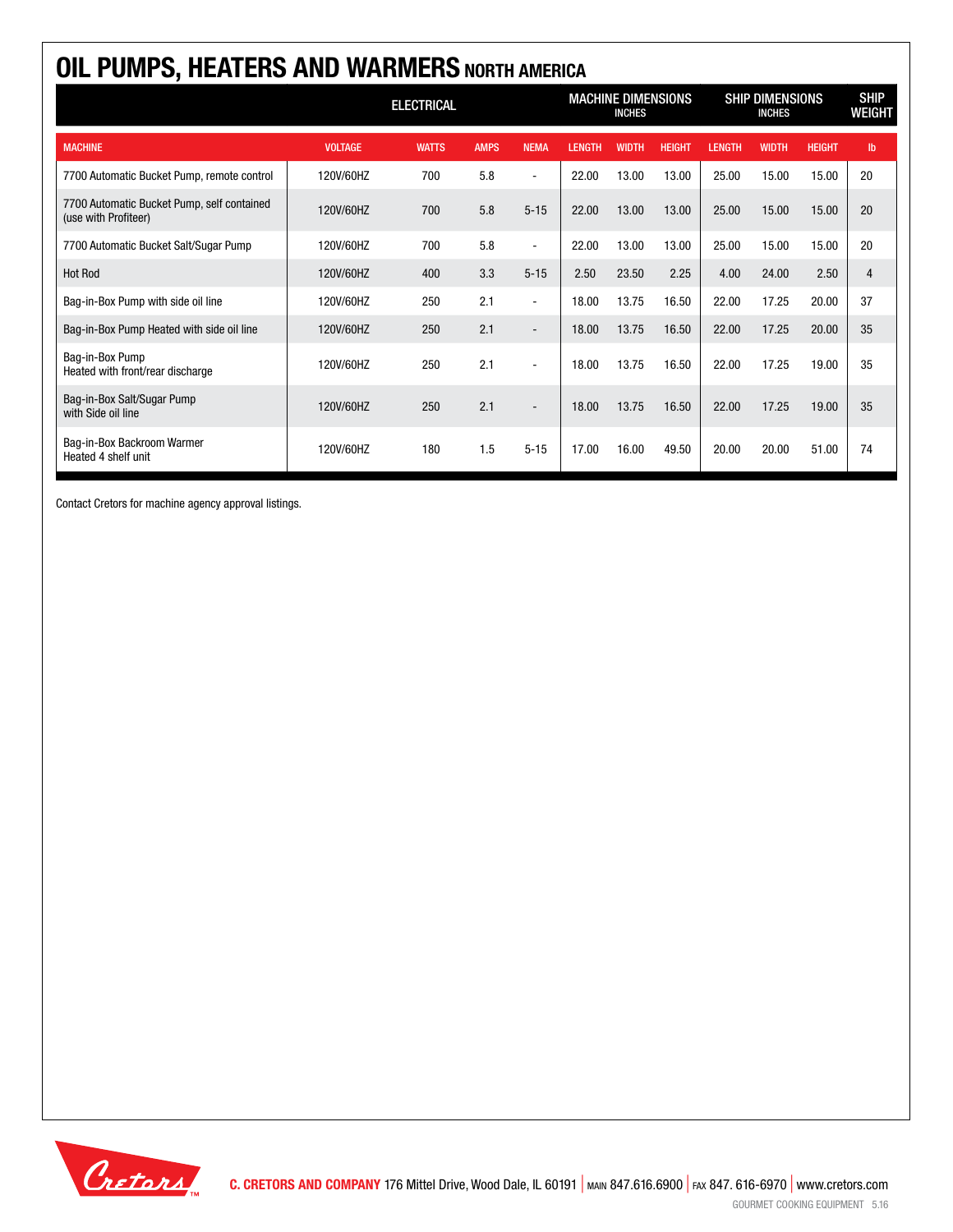| <b>GOURMET COOKING EQUIPMENT EXPORT - CE MARK AVAILABLE</b>                         |                            |                   |                          |  |                                                 |                                              |               |                |                |                              |                |               |
|-------------------------------------------------------------------------------------|----------------------------|-------------------|--------------------------|--|-------------------------------------------------|----------------------------------------------|---------------|----------------|----------------|------------------------------|----------------|---------------|
|                                                                                     |                            | <b>ELECTRICAL</b> |                          |  | <b>MACHINE DIMENSIONS</b><br><b>CENTIMETERS</b> | <b>SHIP DIMENSIONS</b><br><b>CENTIMETERS</b> |               |                |                | <b>SHIP</b><br><b>WEIGHT</b> |                |               |
| <b>MACHINE</b>                                                                      | <b>KETTLE</b>              | <b>VOLTAGE</b>    | <b>WATTS</b>             |  | <b>LENGTH</b>                                   | <b>WIDTH</b>                                 | <b>HEIGHT</b> |                | <b>LENGTH</b>  | <b>WIDTH</b>                 | <b>HEIGHT</b>  | kg            |
| Double Feature<br>12 oz dual Caramelizer and Popper                                 | 12 oz                      | 230V/50HZ         | 1740                     |  | 48.26                                           | 43.18                                        | 85.09         |                | 58.42          | 53.34                        | 91.44          | $\bullet$     |
| <b>Receiving Tray</b>                                                               | $\overline{\phantom{a}}$   |                   | $\overline{\phantom{a}}$ |  | 66.04                                           | 66.04                                        | 17.78         |                | 76.20          | 76.72                        | 25.4           | $\bullet$     |
| <b>CMD25 Caramelizer</b>                                                            | $\blacksquare$             | 230V/50HZ         | 3000                     |  | 53.34                                           | 40.64                                        | 71.12         |                | 63.50          | 71.12                        | 88.90          | 51.75         |
| <b>CMD25 Caramelizer</b><br>on 6' Knock Down Table                                  |                            | 230V/50HZ         | 3000                     |  | 85.09                                           | 180.34                                       | 152.40        |                | 99.06          | 220.98                       | 167.64         | 173.25        |
| <b>CMD25 Caramelizer</b><br>on 6' Cooling Table with Fan                            |                            | 230V/50HZ         | 3140                     |  | 85.09                                           | 180.34                                       | 152.40        |                | 99.06          | 220.98                       | 167.64         | 173.25        |
| <b>CMD25 Twin Caramelizer</b><br>on 6' Twin Knock Down Table                        |                            | 230V/50HZ         | 6000                     |  | 85.09                                           | 212.09                                       | 158.75        |                | 93.98          | 220.98                       | 167.64         | 258.75        |
| CMD25* Twin Caramelizer<br>on 6' Twin Cooling Table with Fan                        |                            | 230V/50HZ         | 6140                     |  | 85.09                                           | 212.09                                       | 158.75        |                | 93.98          | 220.98                       | 167.64         | 258.75        |
| CMD25* Caramelizer and 32 oz Giant<br>on 6' Twin Knock Down Table                   | CMD <sub>25</sub><br>32 oz | 230V/50HZ         | 3000<br>5200             |  | 85.09                                           | 212.09                                       | 158.75        |                | 93.98          | 220.98                       | 167.64         | 247.50        |
| CMD25* Caramelizer and 32 oz Giant<br>on 6' Twin Cooling Table with Fan             | CMD <sub>25</sub><br>32 oz | 230V/50HZ         | 3140<br>5200             |  | 85.09                                           | 212.09                                       | 158.75        |                | 93.98          | 220.98                       | 167.64         | 225.00        |
| CMD25* Caramelizer and 48 oz Giant<br>on 6' Twin Knock Down Table                   | CMD <sub>25</sub><br>48 oz | 230V/50HZ         | 3000<br>6800             |  | 85.09                                           | 212.09                                       | 165.10        |                | 93.98          | 220.98                       | 167.64         | 225.00        |
| CMD25* Caramelizer and 48 oz Giant<br>on 6' Twin Cooling Table with Fan             | CMD <sub>25</sub><br>48 oz | 230V/50HZ         | 3140<br>6800             |  | 83.82                                           | 210.82                                       | 165.10        |                | 93.98          | 220.98                       | 167.64         | 247.50        |
| CMD25* Caramelizer and 60 oz Giant<br>on 6' Twin Cooling Table                      | CMD <sub>25</sub><br>60 oz | 230V/50HZ         | 3000<br>6800             |  | 83.82                                           | 210.82                                       | 167.64        |                | 93.98          | 220.98                       | 167.64         | 247.50        |
| CMD25* Caramelizer and 60 oz Giant<br>on 6' Twin Cooling Table with Fan             | CMD <sub>25</sub><br>60 oz | 230V/50HZ         | 3140<br>6800             |  | 83.82                                           | 210.82                                       | 167.64        |                | 93.98          | 220.98                       | 167.64         | 247.50        |
| <b>CMD50 Caramelizer</b>                                                            |                            | 230V/50HZ         | 3500                     |  | 60.96                                           | 49.53                                        | 78.74         | Box 1<br>Box 2 | 71.12<br>33.02 | 63.50<br>33.02               | 88.90<br>33.02 | 56.25<br>2.25 |
| <b>CMD50 Twin Caramelizer</b><br>on 6' Twin Cooling Table with Fan                  |                            | 230V/50HZ         | 3640<br>3500             |  | 83.82                                           | 182.25                                       | 151.13        |                | 93.98          | 220.98                       | 167.64         | 258.75        |
| CMD100 Caramelizer (5' tall frame)                                                  |                            | 230V/50HZ         | 8220                     |  | 83.82                                           | 106.68                                       | 170.18        |                | 99.06          | 152.40                       | 180.34         | 260.10        |
| <b>CMD100 Caramelizer on Cooling Table</b><br>(6' table attaches to frame) with fan | L.                         | 230V/50HZ         | 8250                     |  | 88.90                                           | 246.38                                       | 165.10        |                | 99.06          | 152.40                       | 177.80         | 260.10        |
| Coater Mixer Tumbler - Commercial                                                   |                            | 230V/50HZ         | 325                      |  | 63.50                                           | 66.04                                        | 76.20         | Box 1<br>Box 2 | 48.26<br>55.88 | 60.96<br>55.88               | 81.28<br>50.80 | 18.00<br>7.20 |
| Coater Mixer Tumbler - Retail                                                       |                            | 230V/50HZ         | 163                      |  | 63.50                                           | 66.04                                        | 76.20         | Box 1<br>Box 2 | 48.26<br>55.88 | 60.96<br>55.88               | 81.28<br>50.80 | 18.00<br>7.20 |
| Cooling Cart with Removeable Bin                                                    |                            |                   |                          |  | 38.10                                           | 66.04                                        | 53.34         |                | 50.80          | 76.20                        | 60.96          | 13.50         |
| 7 gt Countertop Cheese Warmer                                                       | 7 qt                       | 230V/50HZ         | 550                      |  |                                                 | 30.48                                        | 24.77         |                |                |                              | ٠              | $\bullet$     |
| 11 qt Countertop Cheese Warmer                                                      | $11$ qt                    | 230V/50HZ         | 750                      |  |                                                 | 34.93                                        | 24.77         |                |                |                              | $\bullet$      | $\bullet$     |

\* Also available with CMD50 in place of CMD25. For CMD50 option, add 500 watts to listed CMD25 wattage

• Contact Cretors for details

![](_page_12_Picture_4.jpeg)